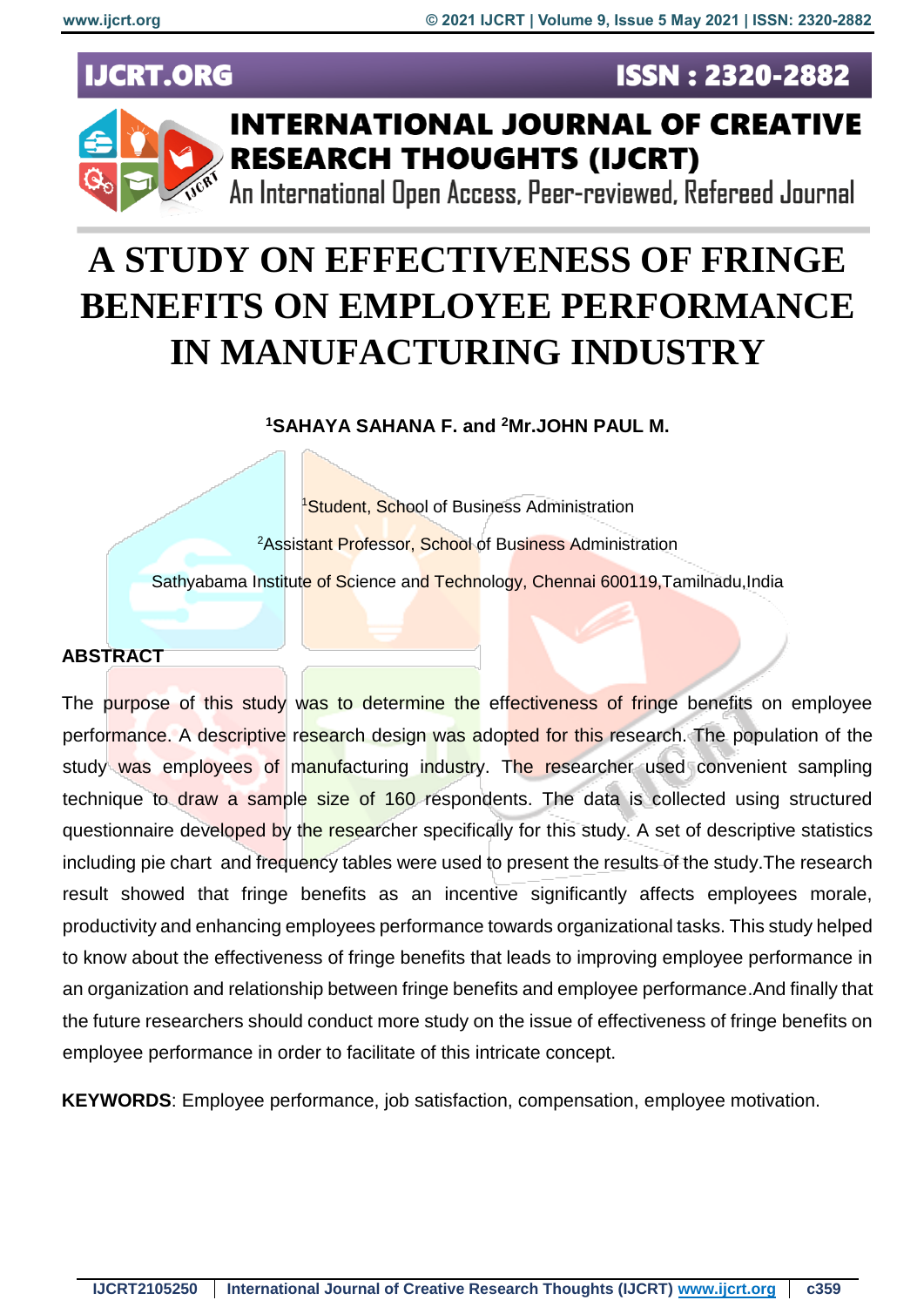#### **INTRODUCTION**

Fringe benefits are the additional benefits offered to an employee above the stated salary for the performance of a specific service. In the current competitive business environment the organization are facing a lot of challenges and among these issues are getting right employees, retaining them, ensuring their commitment and productivity. In addition today the advantage of human resource is measured to be one among the foremost important advantages of any organization and so as to accumulate the results with the highest efficiency and effectiveness from human resource, motivation of employee is extremely essential. In fact employees will do their work when they feel or hope that their hard work are to be rewarded by their managers.

#### **REVIEWS OF LITERATURE**

**Oguejiofor, Chinvere J, Umeano Ngozi E (2018)** found that retirement benefits unequivocally affected employees responsibility giving more young employees a convincing motivation to proceed working for their boss and urging more seasoned employees to resign on a convenient premise, accordingly inferring that retirement benefits emphatically influence employee performance.

**Abdul Hameed, Muhammed Ramzan, Hafiz M.Kashif Zubair, Ghazanfar Ali, Muhammed Arslan (2014)** in their research study remuneration is vital for the presentation of the workers. In this manner they are very significant for the company as well. The motivation behind this exploration is to gauge the effect of remuneration on employee performance.

**Nkiru Peace Nwakoby, Daniel Chi Jnr. Chukwurah (2020)** concluded that remuneration programs like instructive expenses, transport recompense, leave benefits, awards expenses, and so forth, which influences worker fulfilments.

**Kratika Sharma, Nitin Jaiswal (2018)** established that security benefits added to worker selfadvancement consequently reasoning that business security benefits positively affect employees.

#### **OBJECTIVES OF THE STUDY**

The primary objective of the study is to identify the effectiveness of fringe benefits on employee performance. The secondary objective of the study is help to highlight the fringe benefits to the employees, to recognize the connection between fringe benefits and employee performance and to explain the impact of fringe benefits on employee performance.

#### **RESEARCH METHODOLOGY**

Research methodology is the systematic, theoretical investigation of the strategies applied to a field of study. It includes the hypothetical examination of the research of techniques and standards related with a part of information. Ordinarily, it incorporates ideas like worldview, hypothetical model, phases and quantitative or subjective procedures. The research study adopted descriptive research design and convenience sampling method. A convenience sample is one of the fundamental kinds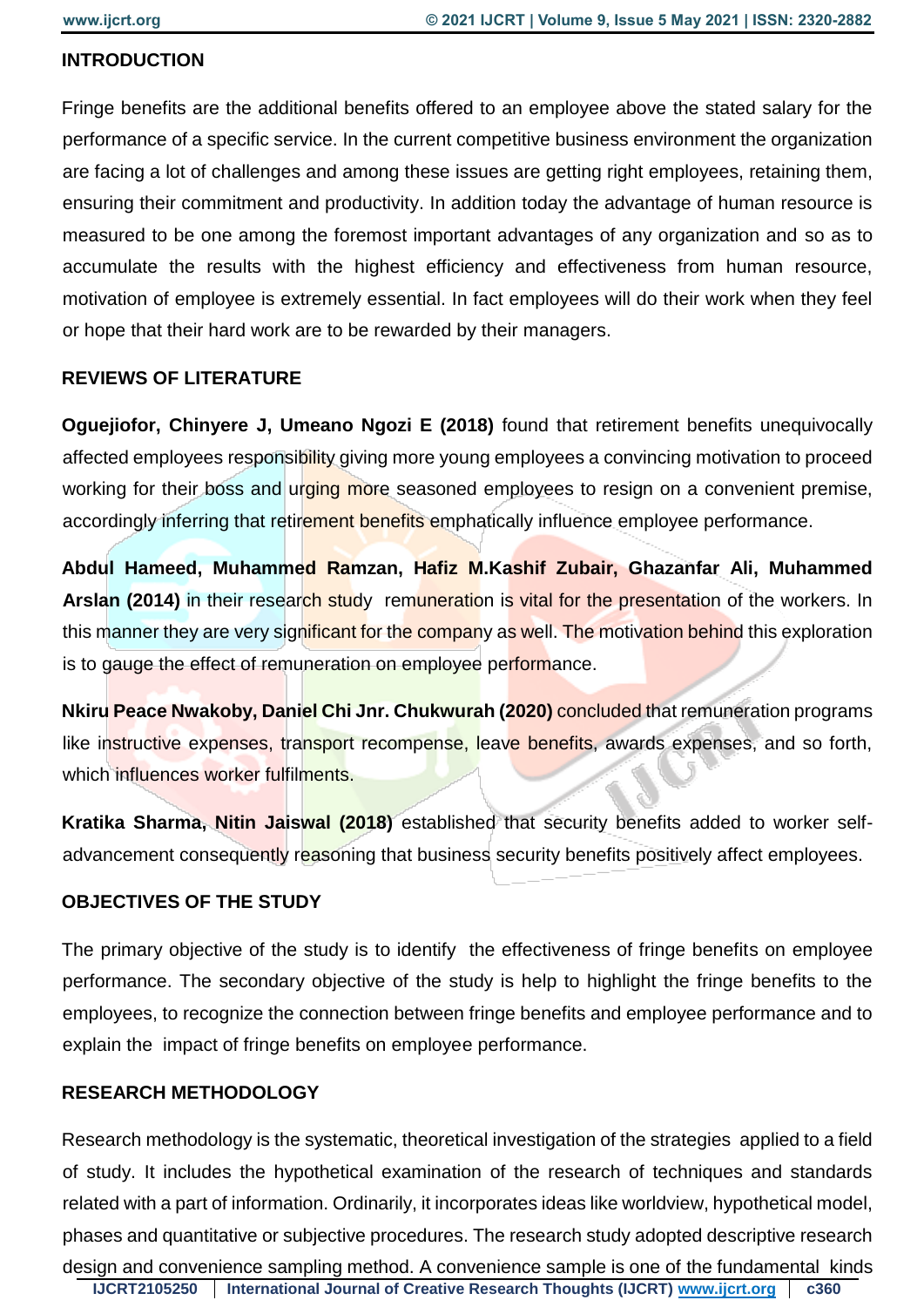of non likelihood examining methods. A convenience sample is comprised of individual who are not difficult to reach. Both primary and secondary data sources are utilized in this research . The data collection was done through questionnaire method. Open ended and close ended type of questionnaire are asked to the respondents. This research study of this paper includes the sample size of 160.

#### **DATA ANALYSIS AND INTERPRETATION**

#### **FRINGE BENEFITS INFLUENCE EMPLOYEE PERFORMANCE**

| <b>SERIAL</b> | <b>FRINGE BENEFITS</b> | NO.OF              | PERCENTAGE |
|---------------|------------------------|--------------------|------------|
| <b>NO</b>     | INFLUENCE EMPLOYEE     | <b>RESPONDENTS</b> |            |
|               | Influence              | 85                 | 55.1       |
| 2             | Does not influence     | 46                 | 29.7       |
| 3             | No opinion             | 29                 | 15.2       |
|               | <b>TOTAL</b>           | 160                | 100        |



#### **INTERPRETATION**

From the above table it is interpreted that 55.1% of employees says influence, 29.7% says does not influence. 15.2% says no opinion.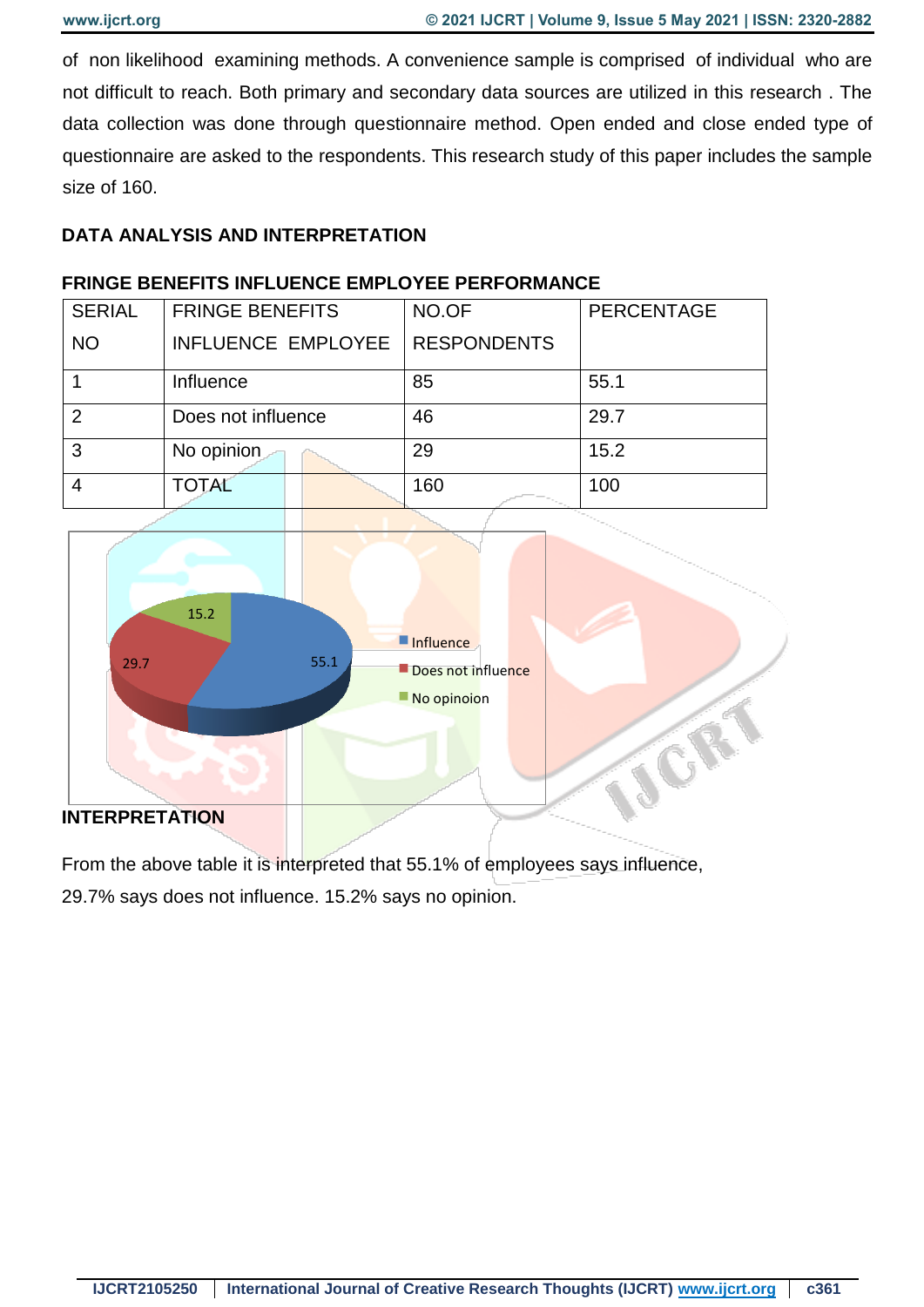#### **FRINGE BENEFITS CREATE SOUND INDUSTRIAL RELATION**

| <b>SERIAL</b>  | <b>SOUND</b><br><b>INDUSTRIAL NO.OF</b>    |                    | PERCENTAGE |
|----------------|--------------------------------------------|--------------------|------------|
| <b>NO</b>      | <b>RELATION</b>                            | <b>RESPONDENTS</b> |            |
| 1              | Strongly agree                             | 46                 | 29.7       |
| 2              | Agree                                      | 59                 | 40         |
| 3              | <b>Neither</b><br>nor<br>agree<br>disagree | 29                 | 19.4       |
| $\overline{4}$ | <b>Disagree</b>                            | 9                  | 5.6        |
| 5              | Strongly disagree                          | 17                 | 5.2        |
| 6              | <b>TOTAL</b>                               | 160                | 100        |



#### **INTERPRETATION**

From the above table it is interpreted that 29.7% of respondents are says strongly agree.40% of employees says agree.19.4% of employees says neither agree nor disagree.5.6% of employees says disagree.5.2% of respondents says strongly disagree**.** 

#### **RESEARCH HYPOTHESIS ANOVA**

Null hypothesis H0: There is no statistically significance difference between monthly income and allocating benefits between levels of employees.

Altenative hypothesis H1:There is statistically significance difference between monthly income and allocating benefits between levels of employees.

|                       | <b>ANUVA</b>   |     |             |      |      |
|-----------------------|----------------|-----|-------------|------|------|
|                       | Sum of Squares | df  | Mean Square |      | Sig. |
| <b>Between Groups</b> | 1.009          | 4   | .252        | .295 | .031 |
| <b>Within Groups</b>  | 133.463        | 156 | .856        |      |      |
| <b>Total</b>          | 134.472        | 160 |             |      |      |

| ANOVA |  |  |
|-------|--|--|
|       |  |  |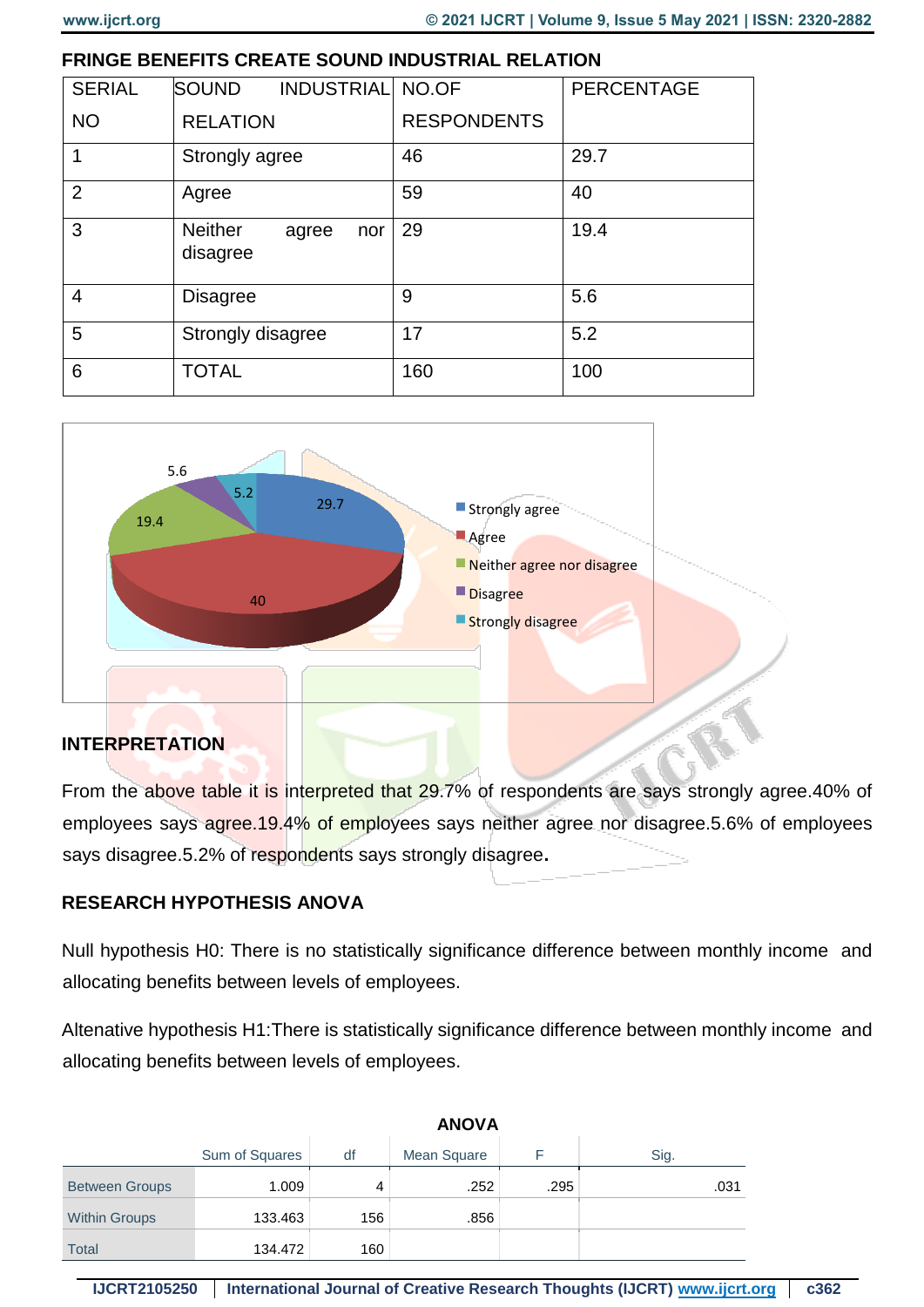#### INTERPRETATION

Significance level is 0.031 which is below 0.05 therefore there is satistically a significant relationship between the monthly income and allocating benefits between level of employees.

#### **CHI-SQUARE TEST**

Null hypothesis HO: There is a no association between gender and job satisfaction according to the flow of fringe benefits

Alternative hypothesis HI: There is association between gender and job satisfaction according to the flow of fringe benefits

|                              | Value | df | Asymptotic Significance (2-sided) |
|------------------------------|-------|----|-----------------------------------|
|                              | .978a |    |                                   |
| Pearson Chi-Square           |       | 6  | .986                              |
|                              |       |    |                                   |
| <b>Likelihood Ratio</b>      | 1.332 | 6  | .970                              |
|                              |       |    |                                   |
| Linear-by-Linear Association | .283  |    | .595                              |
|                              |       |    |                                   |
| N of Valid Cases             | 161   |    |                                   |

#### **Chi-Square Tests**

#### **INTERPRETATION**

Since the p value is higher than 0.05, we accept the alternate hypothesis and reject the null hypothesis. Therefore there is an association between gender and job satisfaction according to the flow of fringe benefits.

Null hypothesis H0: There is no association between marital status and satisfaction of fringe benefits provided by the company.

Alternative hypothesis H1: There is association between marital status and satisfaction of fringe benefits provided by the company**.** 

|                              | Value  | df | Asymptotic Significance (2-sided) |
|------------------------------|--------|----|-----------------------------------|
|                              | 8.756a |    |                                   |
| Pearson Chi-Square           |        | 3  | .033                              |
|                              |        |    |                                   |
| <b>Likelihood Ratio</b>      | 9.154  | 3  | .027                              |
|                              |        |    |                                   |
| Linear-by-Linear Association | .938   | 4  | .333                              |
|                              |        |    |                                   |
| N of Valid Cases             | 161    |    |                                   |

#### **Chi-Square Tests**

a. 2 cells (25.0%) have expected count less than 5. The minimum expected count is .45.

#### **INTERPRETATION**

Since the p value is less than 0.05 we accept the null hypothesis and reject the alternative hypothesis. Therefore there is no association between marital status and satisfaction with the fringe benefits provided by the company.

**IJCRT2105250 International Journal of Creative Research Thoughts (IJCRT) [www.ijcrt.org](http://www.ijcrt.org/) c363**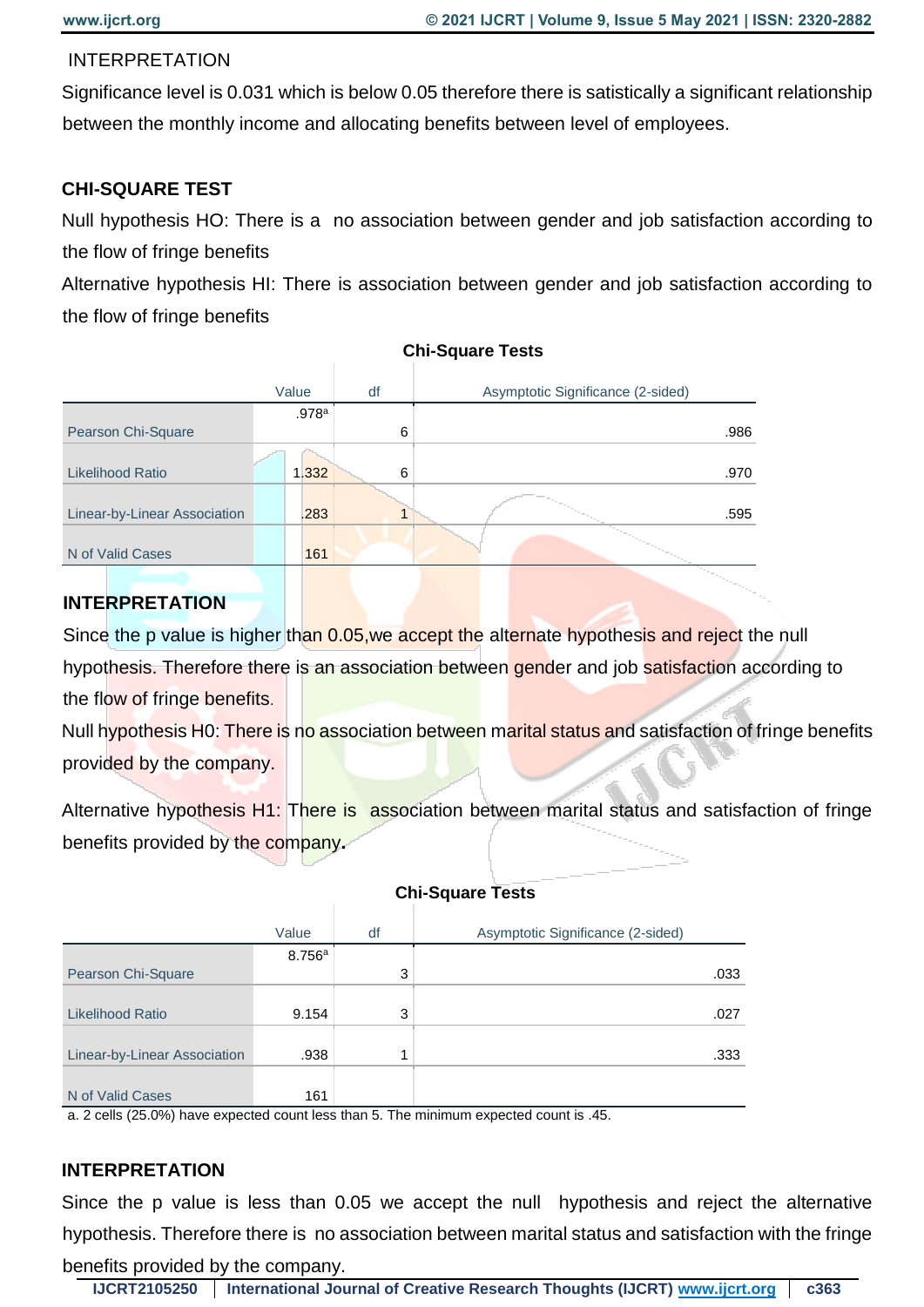#### **FINDINGS**

The analysis of this study is carried out to show the relationship between fringe benefits and employee performance. The findings shows that over 55.1% respondents says does not influence and 15.2% respondents opted no opinion. For fringe benefits create sound industrial relation, 29.7% opted strongly agree,40% respondents opted agree,19.4% respondents are opted neither agree nor disagree,5.6% respondents are opted disagree,5.2% of respondents are opted strongly disagree. Anova and Chi-square tests are carried out for the analysis and the values are shown in the tables. From the anova test result shows that there is satistically a significant relationship between the monthly income and allocating benefits between level of employees. First chi-square test result shows there is an association between gender and job satisfaction according to the flow of fringe benefits. Second chi-square test carried out between marital status and satisfaction with the fringe benefits provided by the company and with the help of the result it is interpreted as we accept the null hypothesis and reject the alternative hypothesis.

#### **CONCLUSION AND RECOMMENDATIONS**

Management should consider medical insurance as it has a positive relationship with performance. Management should always reward employees who have stayed beyond the closing time by giving them overtime pay. Annual leave ought to focused on for workers to cause them to revive and perform better. Management should guarantee that benefits are coordinated to employee needs and inclinations. Organization ought to consider offering workers blended monetary and nonmonetary advantages to doubly affect their profitability. Based on the research results of the effectiveness of fringe benefits in manufacturing industry it is concluded as follows: The research result showed that fringe benefits as an incentive significantly affects employees morale, productivity and enhancing employees performance towards organizational tasks. This study helped to know about the effectiveness of fringe benefits that leads to improving employee performance in an organization and relationship between fringe benefits and employee performance.